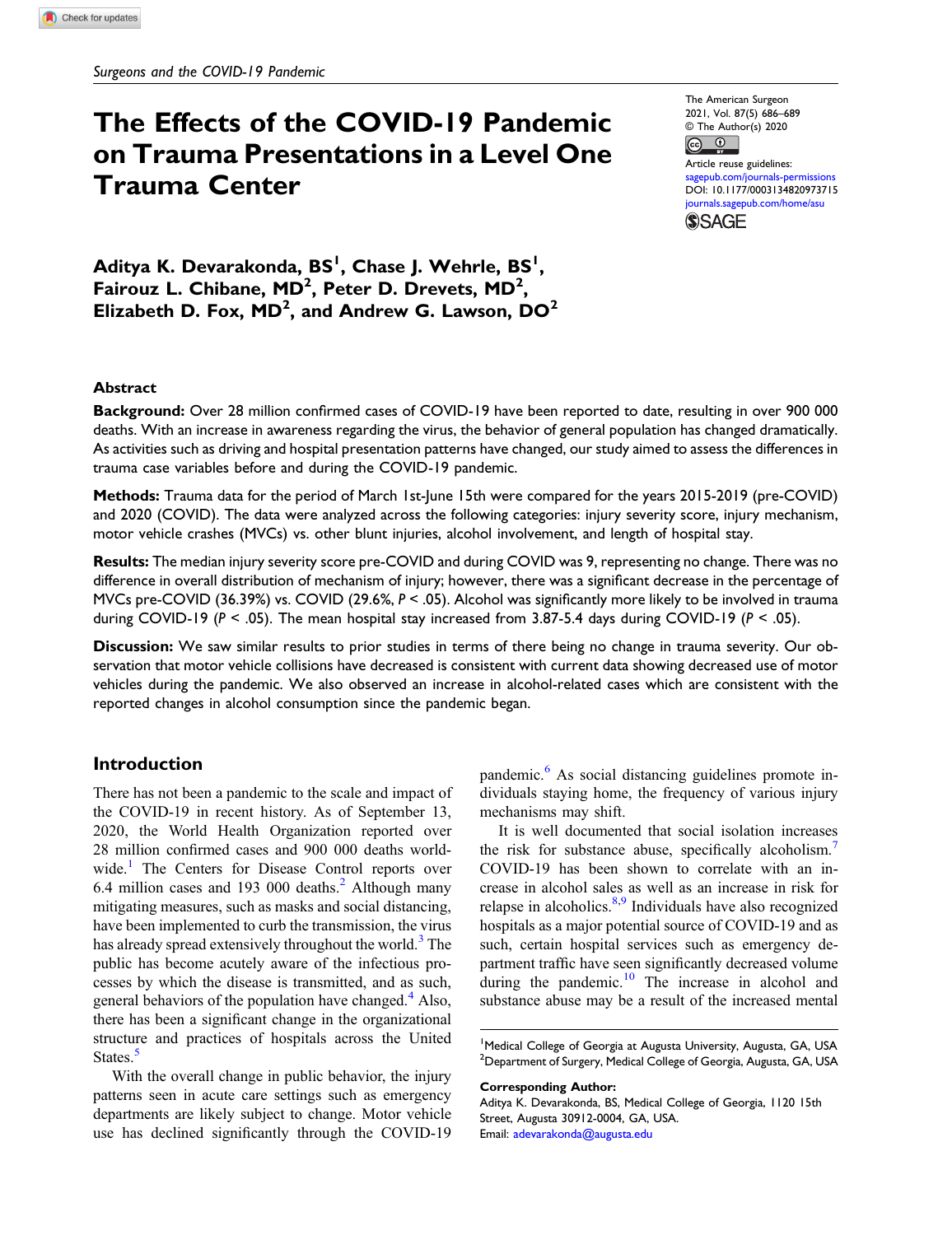health strain on the population as a whole. Depression symptoms during the pandemic have been shown to be about 3 times greater than prior to the pandemic.<sup>[11](#page-3-6)</sup>

This study investigates the impact of COVID-19 on the changes in various factors of trauma cases such as the mechanisms and severity of injury, the frequency of the involvement of alcohol, and the length of stay after admission. Our aim is to identify which factors have changed before and after the pandemic. This may allow us to provide trauma centers with a better idea of the types of changes that may occur during future pandemics so they may adjust accordingly.

# Methods

All study protocols were approved by the institutional review board at Augusta University. A retrospective study was conducted using institutional trauma data from an academic level 1 trauma center. The pre-COVID-19 data were collected from trauma activations during the period from March 1st-June 15th from 2015-2019. The COVID-19 period was considered the time between March 1st and June 15th in 2020. Several variables were examined between the 2 periods including the median injury severity score (ISS), the distribution of the injury mechanism, the distribution of motor vehicle crashes (MVCs) compared to other blunt injuries, frequency of alcohol involvement, and the hospital length of stay. There were 4 mechanisms of injuries which were compared: blunt trauma, burns, penetrating injuries, and other traumas.

The ISS and hospital length of stay are nonparametric variables and as such were compared via a Mann-Whitney U test or a Wilcoxon rank sum test to determine significance. For the distributions of injury mechanisms, MVC vs. other blunt injuries, and alcohol involvement, a chisquared test was used to determine significance. All statistical analyses were conducted in R version 4.0.0 from R Studio R based in Boston, Massachusetts.

### Results

There were 3033 trauma activations during the pre-COVID-19 time period and 574 activations during the COVID-19 period. Data were collected from the same hospital over the same time period in different years before and after the pandemic.

First, the differences between pre-COVID and COVID-19 ISS were compared. There were 3032 cases during the pre-COVID period and 464 cases during COVID-19 period which were included in the analysis. We saw no difference between the median pre-COVID<sup>[9](#page-3-4)</sup> and COVID-1[9](#page-3-4)<sup>9</sup> ISS ( $P > .05$ ) [\(Table 1\)](#page-2-4).

Next, the distributions of injury mechanism across the pre-COVID and COVID-19 periods were compared. In the pre-COVID-19 period, there were 2531 blunt traumas (83.5%), 9 burns (.3%), 473 penetrating injuries (15.6%), and 19 other mechanisms of trauma (.62%). In the COVID-19 period, there were 409 blunt traumas (84.7%), 1 burn (.21%), 73 penetrating injuries (15.1%), and 0 other mechanisms of trauma (.0%). Upon analysis, there were no statistically significant differences between the distribution of injury mechanisms pre-COVID and COVID-19 ( $P > .05$ ) [\(Table 1\)](#page-2-4).

The blunt injuries were further subdivided to compare the distribution of MVC injuries to other blunt injuries. In the pre-COVID-19 period, there were 921 MVC injuries (36.39%) and 1610 other blunt injuries (63.61%). In the COVID-19 period, there were 119 MVC injuries  $(29.60\%)$  and 283 other blunt injuries  $(70.40\%)$ . There is a statistically significant difference between the 2 distributions ( $P < .05$ ) ([Table 1\)](#page-2-4).

The distributions of cases in which alcohol was involved were compared between the 2 periods and there was a statistically significant difference in the distribution of alcohol involvement in the pre-COVID and COVID-19 periods ( $P < .05$ ). In the pre-COVID-19 period, there were 475 cases in which alcohol was involved (15.7%). In the COVID-19 period, there were 122 cases in which alcohol was involved (25.5%). In the pre-COVID-19 period, there were 3033 cases with a documented length of stay and in the COVID-19 period, there were 574 such cases [\(Table 1](#page-2-4)).

The mean hospital length of stay in the pre-COVID-19 period (3.87 days) and the mean hospital length of stay in the COVID-19 period (5.39 days) were found to be statistically significant ( $P < .05$ ) [\(Table 1](#page-2-4)).

### **Discussion**

Through this study, we assessed the impact of COVID-19 on trauma presentation patterns at a level 1 academic trauma center. The median ISS was identical before and during the pandemic, indicating a similar distribution of severity per trauma pre-COVID-19 and during COVID-19. This is supported by the trend observed by Rhodes, Petersen, and Biswas in the setting of a rural trauma center who reported that ISS scores did not significantly change after the pandemic.<sup>[12](#page-3-7)</sup>

There was a significant increase in the mean length of stay after COVID-19 but no change in the median length of stay. This finding cannot be fully explained by the data set, but it is possible that some patients have higher rates of complications, either infectious or otherwise following the pandemic. As stated by Grabowski and Mor, fewer nursing homes are accepting short-term postacute care patients.<sup>[13](#page-3-8)</sup> Therefore, patients may have longer hospital stays during the pandemic due to the lack of options for placement following surgery.

There were no significant changes in distribution of trauma presentations between the 4 major injury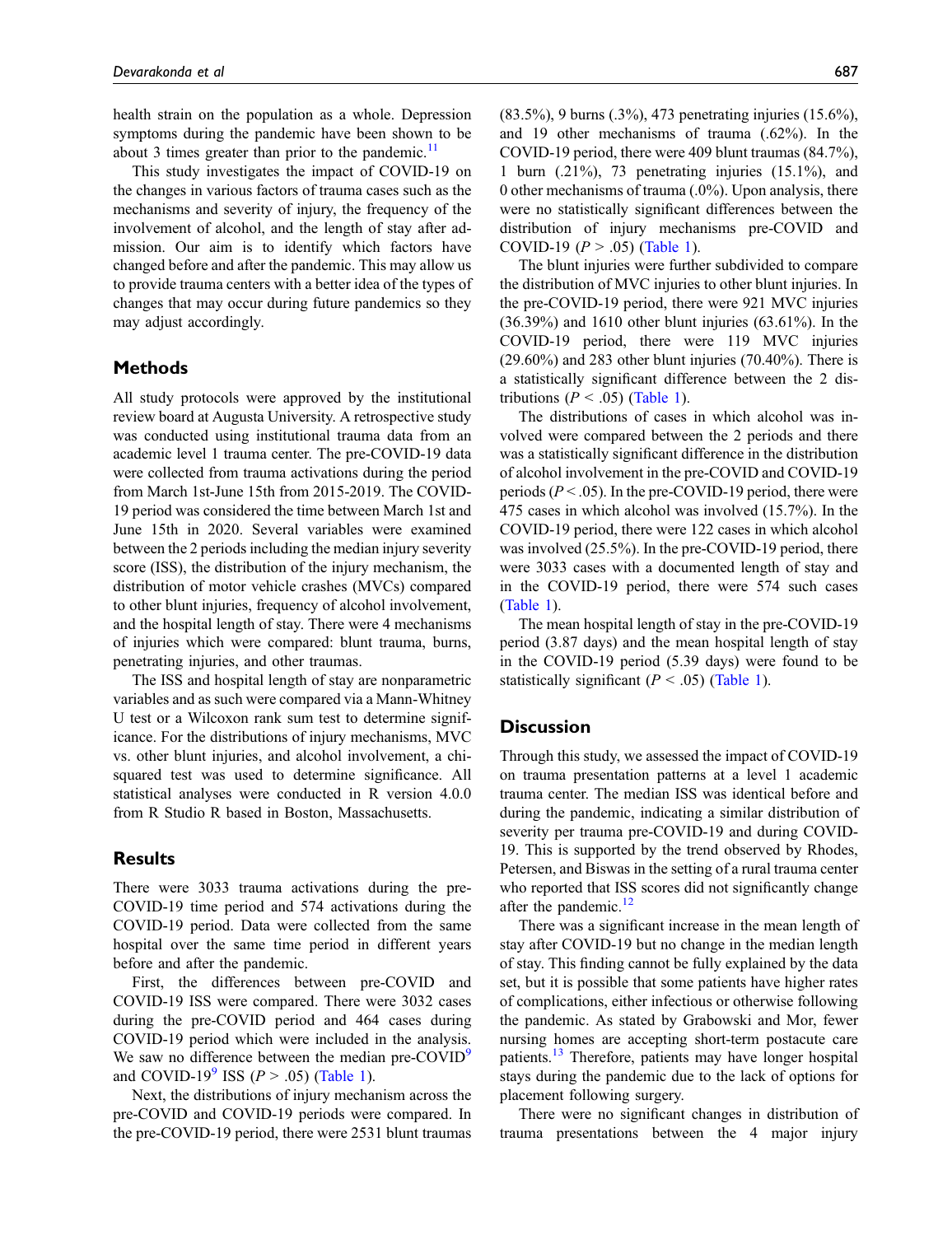| <b>Topic</b>           |              |              |              | Data               |           |       |                                  |
|------------------------|--------------|--------------|--------------|--------------------|-----------|-------|----------------------------------|
| <b>ISS</b> score       |              | Average      | Median       | Standard deviation | N         |       | P-value                          |
|                        | Pre-COVID    | 10.51        | 9            | 9.00               | 3032      |       | .2018                            |
|                        | <b>COVID</b> | 10.18        | 9            | 7.23               | 464       |       |                                  |
| Injury type            |              | <b>Blunt</b> | <b>Burn</b>  | Penetrating        | Other     | Total | P-value                          |
|                        | Pre-COVID    | 2531 (83.5%) | 9(.3%)       | 473 (15.6%)        | 19 (.62%) | 3032  | .3504                            |
|                        | <b>COVID</b> | 409 (84.7%)  | 1(.21%)      | 73 (15.1)          | $0(0\%)$  | 483   |                                  |
| Blunt vs. MVC          |              | <b>MVC</b>   | Other blunt  | Total              |           |       | P-value                          |
|                        | Pre-COVID    | 921 (36.39%) | 1610(63.61%) | 2531               |           |       | .009704                          |
|                        | <b>COVID</b> | 119 (29.60%) | 282 (70.40%) | 402                |           |       |                                  |
| Alcohol involvement    |              | Yes          | No           | Total              |           |       | P-value                          |
|                        | Pre-COVID    | 475          | 2545         | 3020               |           |       | $2.26 \times 10^{-07}$           |
|                        | <b>COVID</b> | 122          | 358          | 480                |           |       |                                  |
| Average length of stay |              | Mean         | Median       | Standard deviation | N         |       | P-value                          |
|                        | Pre-COVID    | 3.87         | 2            | 6.04               | 3033      |       | 8.488 $\times$ 10 <sup>-06</sup> |
|                        | <b>COVID</b> | 5.39         | 2            | 9.58               | 574       |       |                                  |

Table 1. Changes in Trauma Variables Before and After COVID-19.

<span id="page-2-4"></span>Abbrevations: ISS, injury severity score; MVC, motor vehicle collision.

mechanisms (blunt, penetrating, burns, and other) during the pre-COVID-19 and COVID-19 periods. However, after subdividing blunt traumas, we see a significant decrease in the proportion of MVC-related traumas. This is consistent with reports that the number of drivers has decreased significantly following COVID-19.<sup>[6](#page-3-1)</sup> A post hoc analysis to assess differences more specifically may be useful.

After COVID-19, there was a significant increase in the proportion of trauma cases in which alcohol was involved. This might represent an area where psychosocial-related interventions could improve patient outcomes. Overall, more trauma patients are presenting to the hospital intoxicated despite restrictions in locations in which people most typically congregate to consume alcohol.<sup>[14](#page-3-9)</sup> However, it is possible that patients have been increasingly isolated, which could lead to increased alcohol abuse and dependence.<sup>[15](#page-3-10)</sup> Interventions should aim to identify these at-risk patients to prevent traumas related to significant alcohol abuse.

Limitations of this study include missing data points from improper charting. This study was conducted using data from a single center, which may not be broadly applicable to different regions with different population dynamics, in particular, in areas with different responses to COVID-19. The study is also retrospective, which limits further investigation into the mechanisms behind the observed changes.

Overall, there has been an expected decrease in number of MVCs during COVID-19, but no change in the remaining distribution of trauma activations. Increased length of stay and increased alcohol-related traumas represent an area where interventions may be of benefit. Future research with a more stratified approach to comparing trauma, such as directly comparing the instances of home injuries to injuries which occur outside of the home, would be useful in elucidating the landscape of trauma during the pandemic. It may also be beneficial to investigate the frequencies of self-harm-associated traumas before and after the pandemic to further analyze COVID-19's effect on mental health.

#### Declaration of Conflicting Interests

The author(s) declared no potential conflicts of interest with respect to the research, authorship, and/or publication of this article.

#### Funding

The author(s) received no financial support for the research, authorship, and/or publication of this article.

#### **References**

- <span id="page-2-0"></span>1. Coronavirus Disease 2019 (COVID-19) in the U.S. Centers for disease control and prevention. 2020. Available at: <https://covid.cdc.gov/covid-data-tracker/>. Published 2020. Accessed October 19, 2020.
- <span id="page-2-1"></span>2. WHO. Coronavirus disease (COVID-19) dashboard. Covid19. WHO INT. 2020. Available at: [https://covid19.](https://covid19.who.int/) [who.int/](https://covid19.who.int/). Published 2020. Accessed October 19, 2020.
- <span id="page-2-2"></span>3. Chu D, Duda S, Solo K, Yaacoub S, Schunemann H. Physical distancing, face masks, and eye protection to prevent person-to-person transmission of SARS-CoV-2 and COVID-19: A systematic review and meta-analysis. J Vasc Surg. 2020;72(4):1500. doi:[10.1016/j.jvs.2020.07.040](https://doi.org/10.1016/j.jvs.2020.07.040).
- <span id="page-2-3"></span>4. Clements J. Knowledge and behaviors toward COVID-19 among US residents during the early days of the pandemic: Cross-sectional online questionaire. JMIR Public Health Surveill. 2020;6(2):e19161. doi:[10.2196/19161.](https://doi.org/10.2196/19161)